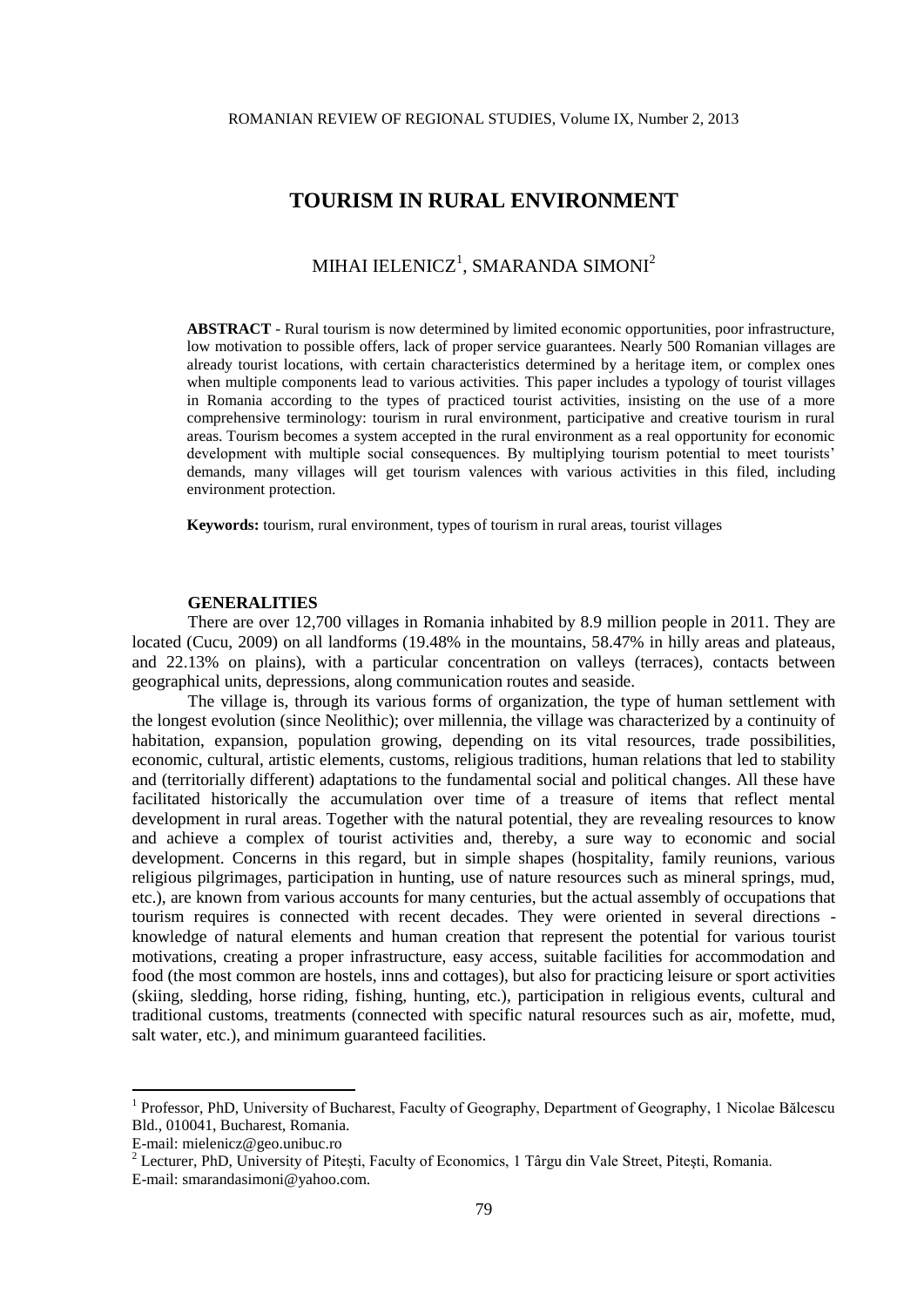#### MIHAI IELENICZ and SMARANDA SIMONI

Although any rural settlement has a certain heritage that makes it a tourism destination, yet the number of villages practicing tourism activities is small. This situation is determined, on the one hand, by the limited economic opportunities (especially in small and medium-sized villages that represent more than 50% of the total villages), modest infrastructure to ensure an adequate traffic, reduced motivation in possible offer, lack of security for proper services. The quantification of these factors leads to the conclusion that less than 25% of villages could be named economic from tourism point of view. Nearly 500 Romanian villages are already tourist locations, with certain characteristics determined by a heritage item or complex ones when multiple components lead to various activities.

Although in early stages, tourism in the rural environment may be defined by several characteristics:

- the village and its surroundings represent the area of various specific activities;
- the tourism assembly is made up of different regional associations between the natural resources and traditional human creations (from the form and general structure of the village and ending with historical, artistic, architectural elements acquired over time) and all structures designed to provide the services and activities required by tourists;
- a human resource oriented to managerial and service occupations;
- a material basis (accommodation, meals, recreation, infrastructure, etc.) regionally differentiated, according to local people's economic power and interest;
- various motivations of tourists reflected in specific actions (relaxation, resting, hiking, healthcare, scientific knowledge, artistic, historical, naturalistic, organic eating, playing various sports, artistic and religious rite activities, or understanding and sharing traditional crafts, etc.).

All this leads to tourism directions that reflect a specific interest.

## **TYPES OF TOURISM IN RURAL ENVIRONMENT**

There are various categories depending on tiebreaker criteria.

**1. The village position against the main landforms** - the tourist objectives reflect a certain lifestyle and culture achieved over centuries: the urban influences are still limited. Categories:

- *tourism in mountain villages*, where the traditions are preserved most clearly, with some degree of association with external influences and opportunities for service delivery, resulting in various tourism activities and receipts. It is practiced in villages located far away from towns or at high altitude, where old characteristics are preserved almost completely, but they are not sufficient to ensure significant and permanent tourist flows (there are more foreigners than Romanians), due to poor accessibility and services, though providing the highest level of hospitality. On the opposite side, there are the villages located along the valleys with modern communication means, in depressions, or at the contact with hills and near large cities. In these villages, the traditional is restricted and maintained in a large area where modernization is amplified by the income from tourism activities (mansions, accommodation and meal facilities, entertainment, recreation, fields and halls for practicing various sports), but almost all with urban influences. Most tourists direct towards these villages, being more connected with daily than traditional activities. They are content with authenticity understanding, through popular festivals and various "revived" celebrations, sometimes altered by crafted objects, food or wine products. Here the highest revenues are recorded, the most significant number of villages in rural tourism association networks, and high human pressure on the natural environment (pollution, deforestation for various activities and constructions, etc.).
- *tourism in hilly and plateau villages*, where the original features are in minority, linked to household type, village structure and texture (e.g. the villages located at the contact with mountains, the villages famous for fruit crops, wines or high quality alcoholic drinks, the villages known for pottery, wickerwork, weaving and stitching, etc.), some historical or cultural monuments (castles, old churches, mansions, etc.), natural resources (mineral springs that generated local spas, unique landscapes and so on). Some of these generated annual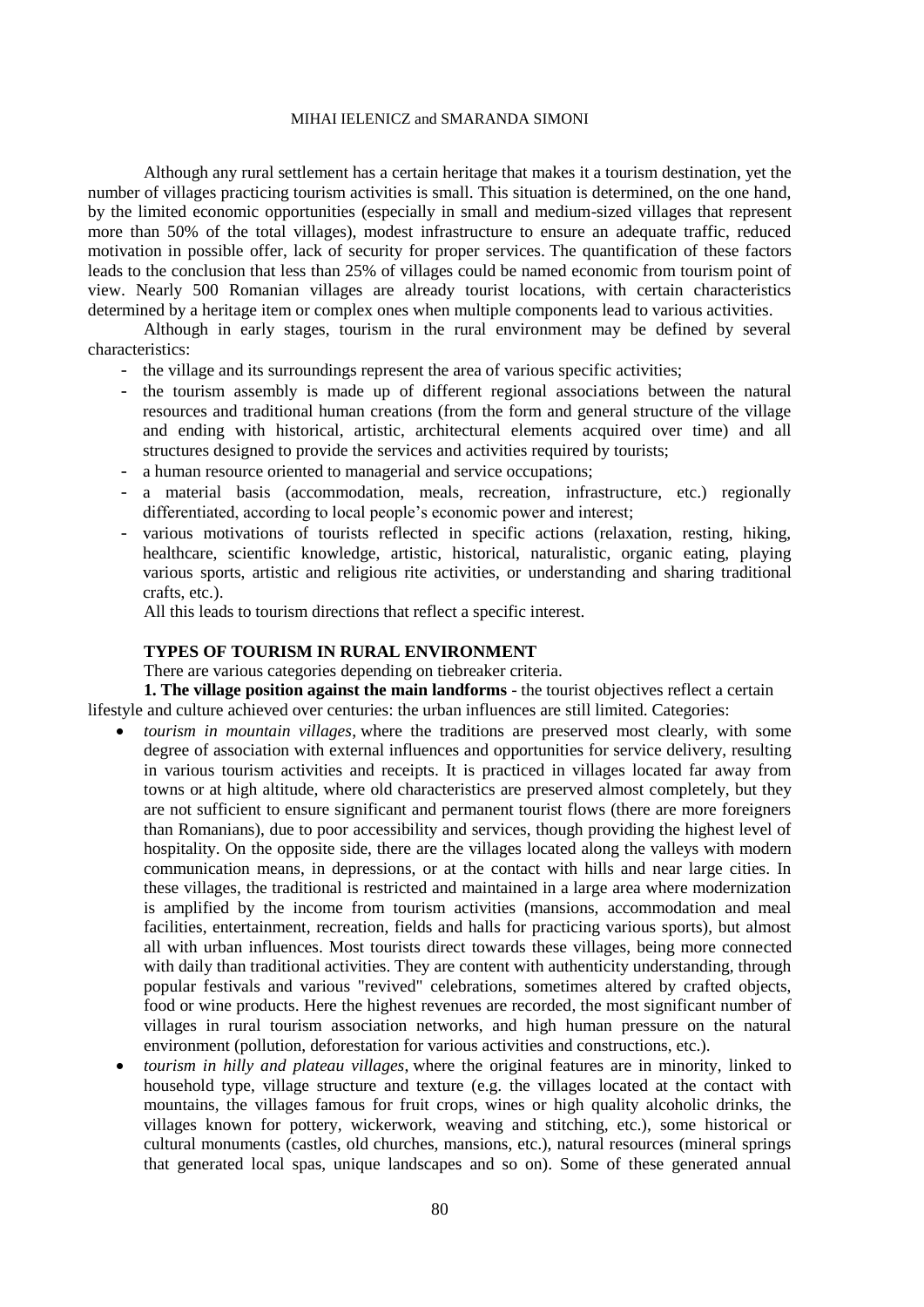#### TOURISM IN RURAL ENVIRONMENT

festivals (of wine, plum brandy, strawberries, etc.), doubling the patronage and pilgrimage tourism importance, village days, especially in autumn and spring.

 *tourism in plain villages -* these villages hardly preserve traditions, since the natural landscape and socioeconomic life has been transformed under urban influence. They became main suppliers of agri-food and labour (commuters) for cities. Tourism characteristics have occurred during the last decades, along with commuting weakening (especially in villages near cities, with good roads and economic power). The first one results from townspeople' increasing interest in building houses for relaxation, rest, leisure, and the second would be the concern of local people to provide them with local agricultural products. In addition, in some villages, there are fisheries, mud and salt water bathing facilities, weekend beach perimeters near large rivers or groves, all of them designed for the purpose of sustainable profit.

**2. The interest in mental traditional products resulted from a long evolution, divided into historical provinces, ethno-folkloric regions, diverse landforms**, led to significant socioeconomic and cultural variations, with the following types:

- villages with tourist activities assigned in units of "country" type (Oaş, Maramureş, Năsăud, Lăpus, Dornelor, Făgăraș, Beius, Motilor, Loviștei, Vrancei, Almăjului, etc.) or lands (Pădureni, Luncani, Secuilor, Mărginimea Sibiului, etc.); their natural potential is valuable, especially the popular culture elements are extremely diverse, though these villages are valued differently, yet modestly; many foreign and Romanian tourists are interested in them.
- villages located in large valleys, in depressions near mountains (the contact between mountains and hills); for example, the villages of North Oltenia depressions, Timiş-Cerna Corridor, Sovata-Odorheiu Secuiesc Corridor, circum-Transylvanian depressions, etc.).
- villages included in tours with complex tourist destinations, characterized by one or two directions of activities and services (the tour of Northern Bucovina or Oltenia monasteries, the tour of peasant citadels in Transylvania, the Danube Delta or seaside villages and so on).

**3. The motivation for certain tourist activities that define some rural settlements***.* There are different groups of villages in this category, depending on their tourism potential, services and facilities that attract tourists.

They are concentrated in mountains, hills, on seaside and near cities, but most of them do not have the necessary structures for high quality tourist activities, and, therefore, the services do not meet tourists' requirements; consequently, there are obvious regional differences of attractiveness, reflected in tourism flows, profit and development possibilities. There are seasonal variations in tourism flows: in winter (during the winter holidays), in summer (vacations, weekends), in spring (Easter), in autumn (holidays, vacations, various popular festivals).

**4. Differentiation of villages by tourists' motivation, awareness and involvement in a specific main tourist activity.** They can be divided into more groups, but the most important includes the agritourism villages where the dominant motivation is rest, relaxation, countryside knowledge, sometimes combined with visits to historical and architectural evidence, folk art and traditional folklore, or to natural parks and preserves. They are associated with accommodation (hostels) and meal (organic products) facilities, traditional services and sometimes resting places (parks, tennis courts, horse riding fields, swimming pools, etc.). Such villages are located near large cities, or along modern roads (especially in mountain area, in regions with famous folk, history or religion). The most important villages in terms of potential, facilities and tourist flows are those in Maramureş, Bucovina, Mărginimea Sibiului, Northern Oltenia, Moldavian and Curvature Subcarpathians, Rucăr-Bran-Braşov axis, etc.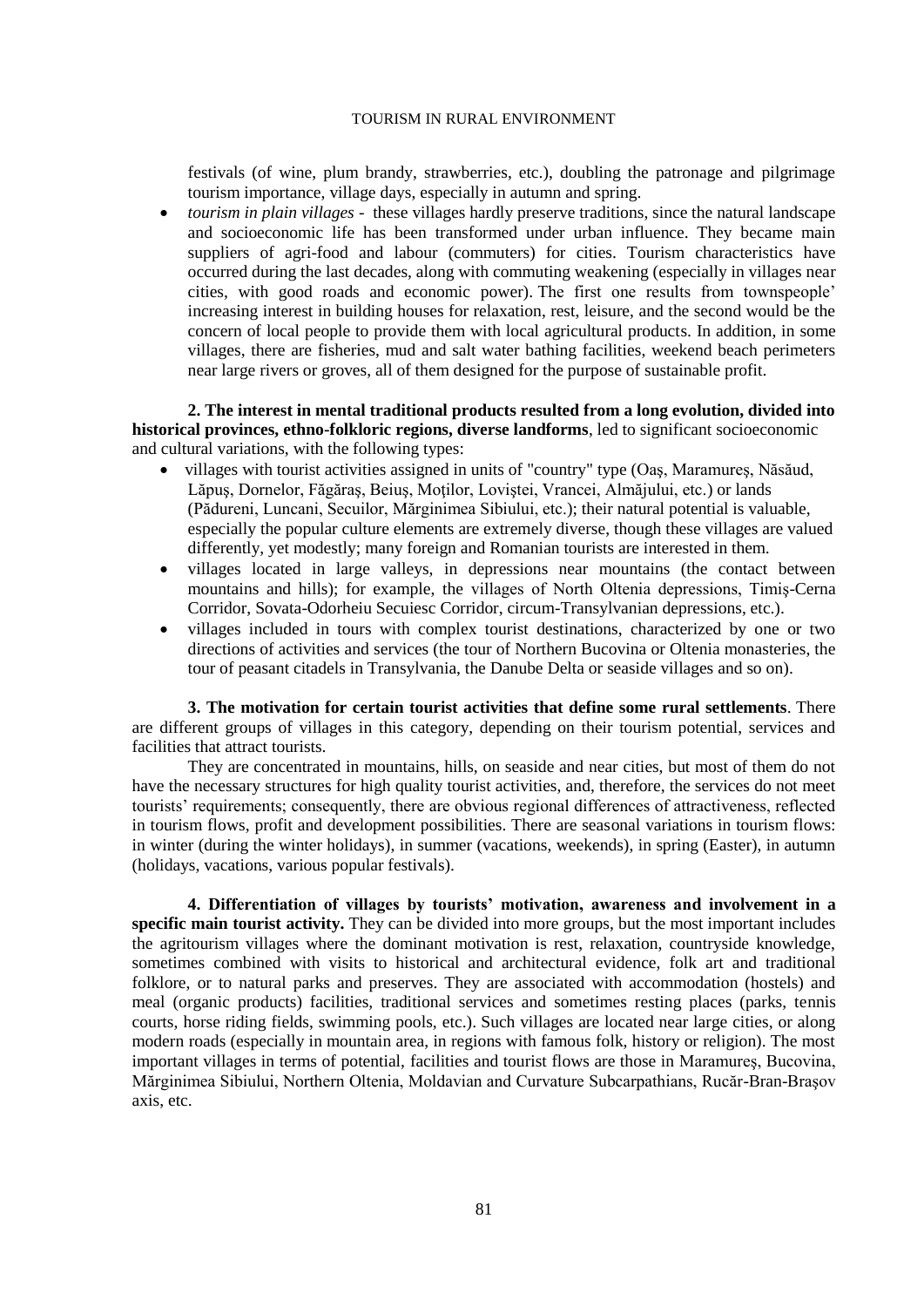| <b>Types of tourism</b><br>activities | <b>Important locations</b>                                                                                                                                                                      | <b>Relevant elements of</b><br>tourism potential                                                     | <b>Structures for tourism</b><br>services                                                                                                                     | <b>Collateral tourism</b><br>activities                                             | Participation                                                                                                                                                                     |
|---------------------------------------|-------------------------------------------------------------------------------------------------------------------------------------------------------------------------------------------------|------------------------------------------------------------------------------------------------------|---------------------------------------------------------------------------------------------------------------------------------------------------------------|-------------------------------------------------------------------------------------|-----------------------------------------------------------------------------------------------------------------------------------------------------------------------------------|
| Recreation, leisure                   | villages located near the<br>Carpathians, on the<br>shores of dam lakes, on<br>the seaside                                                                                                      | - forests, meadows,<br>beaches, etc.                                                                 | - camping grounds,<br>mansions, sport fields,<br>horse riding, fishing,<br>etc.                                                                               | - hiking, leisure,<br>board sports                                                  | - highest tourist flows,<br>especially during<br>weekends                                                                                                                         |
| Balneology, marine<br>therapy, rest   | local spas (Amara,<br>Lacul Sărat, Bălțătești,<br>Bala, Săcelu,<br>Homoroadele, Praid,<br>Vâlcele, Ocna Şugatag,<br>Felix, 1 Mai, Tinca,<br>Moneasa, Vața,<br>Techirghiol, Nuntași,<br>$etc.$ ) | - mineral and thermal<br>springs, mud, moffetes,<br>clean air, forests                               | - camping grounds,<br>mansions, hotels,<br>motels, facilities and<br>personnel for treatment;<br>medium infrastructure;<br>facilities for other<br>activities | - aquatic sports,<br>hiking, cultural<br>activities                                 | - higher tourist flows<br>between March and<br>October, Romanian<br>tourists, also foreign<br>tourists in some resorts                                                            |
| <b>Hiking</b>                         | especially in the<br>Carpathians, with<br>starting points in the<br>villages bordering them,<br>itinerant routes to the<br>huts managed by these<br>villages                                    | - various landscapes,<br>specific alpine<br>landforms, waterfalls,<br>peculiar landforms,<br>forests | - national roads,<br>country roads, marked<br>trails, limited meal<br>services; mountain<br>rescue services in main<br>massifs                                | -ecologic education<br>-training<br>-alpinism<br>- extreme sports<br>- orienteering | - usually tourists younger<br>than 50 years, higher<br>tourist flows in April-<br>November (maxim June-<br>September) and in<br>weekends; only areas with<br>facilities in winter |

# **Table 1.** *Types of tourism activities frequent in rural environment*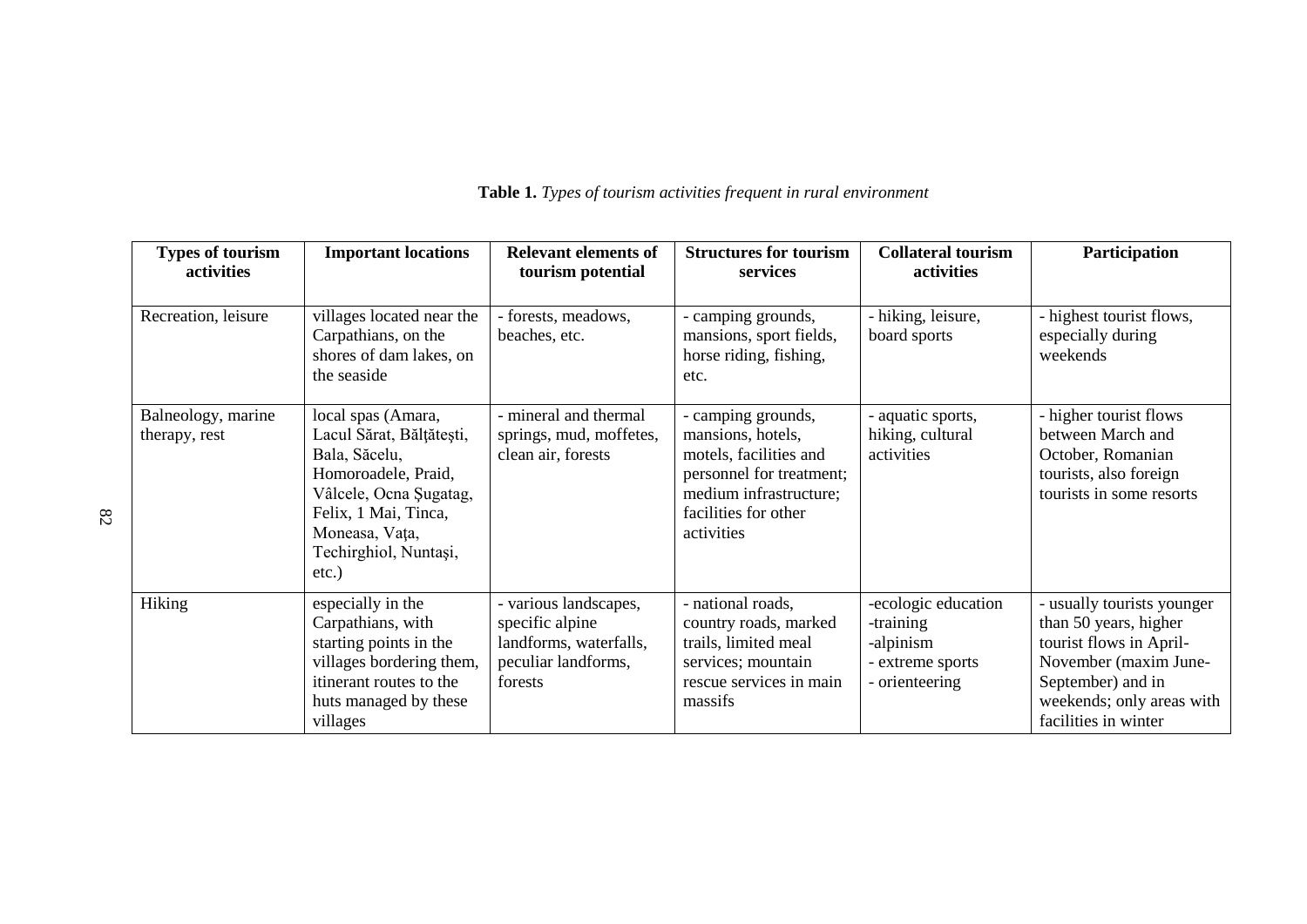| Cultural-      | Historical           | ancient cities                              | - sites in varying degrees | - infrastructure with    | - training   | - occasional tourist    |
|----------------|----------------------|---------------------------------------------|----------------------------|--------------------------|--------------|-------------------------|
| historical and |                      | (Histria,                                   | of preservation, with      | varying degrees of       | education    | flows, during           |
| religious      |                      | Sarmizegetusa in                            | visiting hours             | modernization;           | photo-safari | commemorations or       |
|                |                      | the Orăștie                                 |                            | some facilities for      |              | festivities             |
|                |                      | Mountains, etc.) and                        |                            | accommodation and        |              |                         |
|                |                      | medieval fortresses                         |                            | meals in villages, not   |              |                         |
|                |                      | (Enisala,                                   |                            | necessary near important |              |                         |
|                |                      | Transylvanian                               |                            | religious buildings      |              |                         |
|                |                      | peasant fortresses                          |                            | low tourist information, |              |                         |
|                |                      | etc.); monuments,                           |                            | rare commemorations      |              |                         |
|                |                      | museums                                     |                            |                          |              |                         |
|                | Architectonic        | mansions, palaces,                          | - human and natural        |                          |              |                         |
|                |                      | etc. made in various   landscapes           |                            |                          |              |                         |
|                |                      | styles in $14^{\text{th}} - 19^{\text{th}}$ |                            |                          |              |                         |
|                |                      | centuries                                   |                            |                          |              |                         |
|                | Museums and          | memorial houses                             | original or copied         |                          |              |                         |
|                | collections art      | (V.Alecsandri,                              | constructions or           |                          |              |                         |
|                | monuments,           | E.Racoviță,                                 | documentations             |                          |              |                         |
|                | architecture         | N.Iorga, G.Enescu,                          |                            |                          |              |                         |
|                |                      | G.Cosbuc,                                   |                            |                          |              |                         |
|                |                      | I.Rebreanu, N.Labiş                         |                            |                          |              |                         |
|                |                      | $etc.$ )                                    |                            |                          |              |                         |
|                | Patrons, pilgrimages | wooden churches in                          | - buildings, artistic and  | good infrastructure;     | - education  | - permanent flows of    |
|                | and tours            | Transylvania,                               | symbolic value,            | - some facilities for    | knowledge    | believers or foreign    |
|                |                      | Maramureș, Sălaj,                           | museums and collections    | accommodation and        | - rest       | tourists in monasteries |
|                |                      | Bihor; cave                                 | of religious objects,      | meal in villages, not    |              | and churches'           |
|                |                      | churches (in the                            | events, special sceneries  | especially to the        |              | dedicated days          |
|                |                      | Subcarpathian                               |                            | important religious      |              |                         |
|                |                      | Hills), churches and                        |                            | buildings                |              |                         |
|                |                      | monasteries (14 <sup>th</sup> -             |                            | - rich information       |              |                         |
|                |                      | $19th$ centuries) in                        |                            | materials                |              |                         |
|                |                      | Bucovina, Oltenia,                          |                            |                          |              |                         |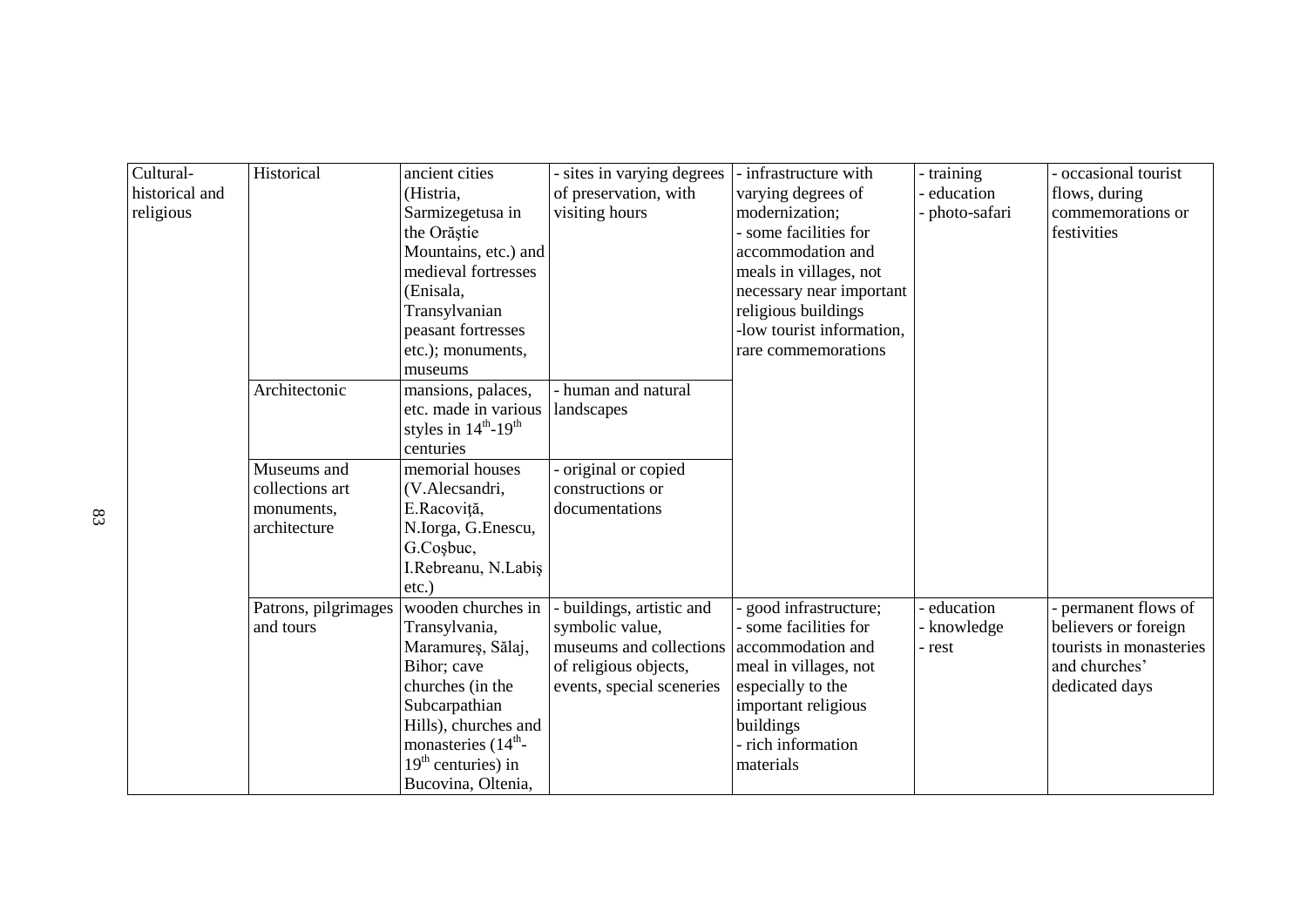|                                               |                                                                                                                                                                                                                                                                              | Muntenia and<br>Subcarpathian<br>Moldavia, Dobruja,<br>Hateg, Ardeal.                                                                                                                                                                                                |                                                                                                                                                                                                                                          |                                                                                                                                                                           |                                                                                                                                                                                                                                           |                                                                                                                             |
|-----------------------------------------------|------------------------------------------------------------------------------------------------------------------------------------------------------------------------------------------------------------------------------------------------------------------------------|----------------------------------------------------------------------------------------------------------------------------------------------------------------------------------------------------------------------------------------------------------------------|------------------------------------------------------------------------------------------------------------------------------------------------------------------------------------------------------------------------------------------|---------------------------------------------------------------------------------------------------------------------------------------------------------------------------|-------------------------------------------------------------------------------------------------------------------------------------------------------------------------------------------------------------------------------------------|-----------------------------------------------------------------------------------------------------------------------------|
|                                               | Ethno-folk through<br>visits and<br>participations in<br>creative activities                                                                                                                                                                                                 | Bucovina,<br>Maramureș, Oaș,<br>Sălaj, Secuime,<br>Neamț, Mărginime,<br>Făgăraș, Hațeg,<br>Banat etc.                                                                                                                                                                | - weaving, sewing,<br>pottery, egg painting,<br>wood, stone carving etc.<br>-feasts, festivals and<br>celebrations;<br>-ethnographic collections provided usually by<br>participative tourism<br>(mainly pottery and<br>original crafts) | there are hostels and<br>different services in<br>larger villages; during<br>festivals and celebrations in winter<br>there are various services<br>outsiders              | -rest<br>-training<br>-skiing or sliding                                                                                                                                                                                                  | high areas included<br>in tours; higher flows<br>during holidays and<br>festivals; both<br>Romanian and foreign<br>tourists |
| Environmental<br>information and<br>education | -in mountain areas<br>(especially in alpine<br>and subalpine area),<br>in national parks,<br>natural parks<br>dendrological parks,<br>landscaped gardens<br>-historical sites,<br>architectural<br>monuments, distinct<br>buildings,<br>traditional villages<br>-karst areas | -landforms, fossils<br>petrographic<br>composition,<br>mineral springs, hot<br>springs, lakes, flora,<br>fauna preserves,<br>architectural<br>ensembles (castles,<br>fortresses), artistic<br>products,<br>monuments and so<br>on; caves, potholes,<br>karst springs | - modest tourism<br>points with a certain facilities, concentrated<br>near large or strictly<br>protected areas<br>- some have rangers and<br>promotional materials                                                                      | -recreation<br>-hiking<br>-festivals as those of<br>wild lilac, parti-coloured<br>tulip, peony, daffodil,<br>etc., but having negative<br>impact on natural<br>ecosystems | reduced in<br>scientific<br>preserves, only<br>with approval and<br>accompaniment;<br>-high in parks,<br>botanical<br>gardens,<br>dendrological<br>parks, unattended<br>preserves, large<br>caves and areas<br>with original<br>landscape | environmental<br>information and<br>education                                                                               |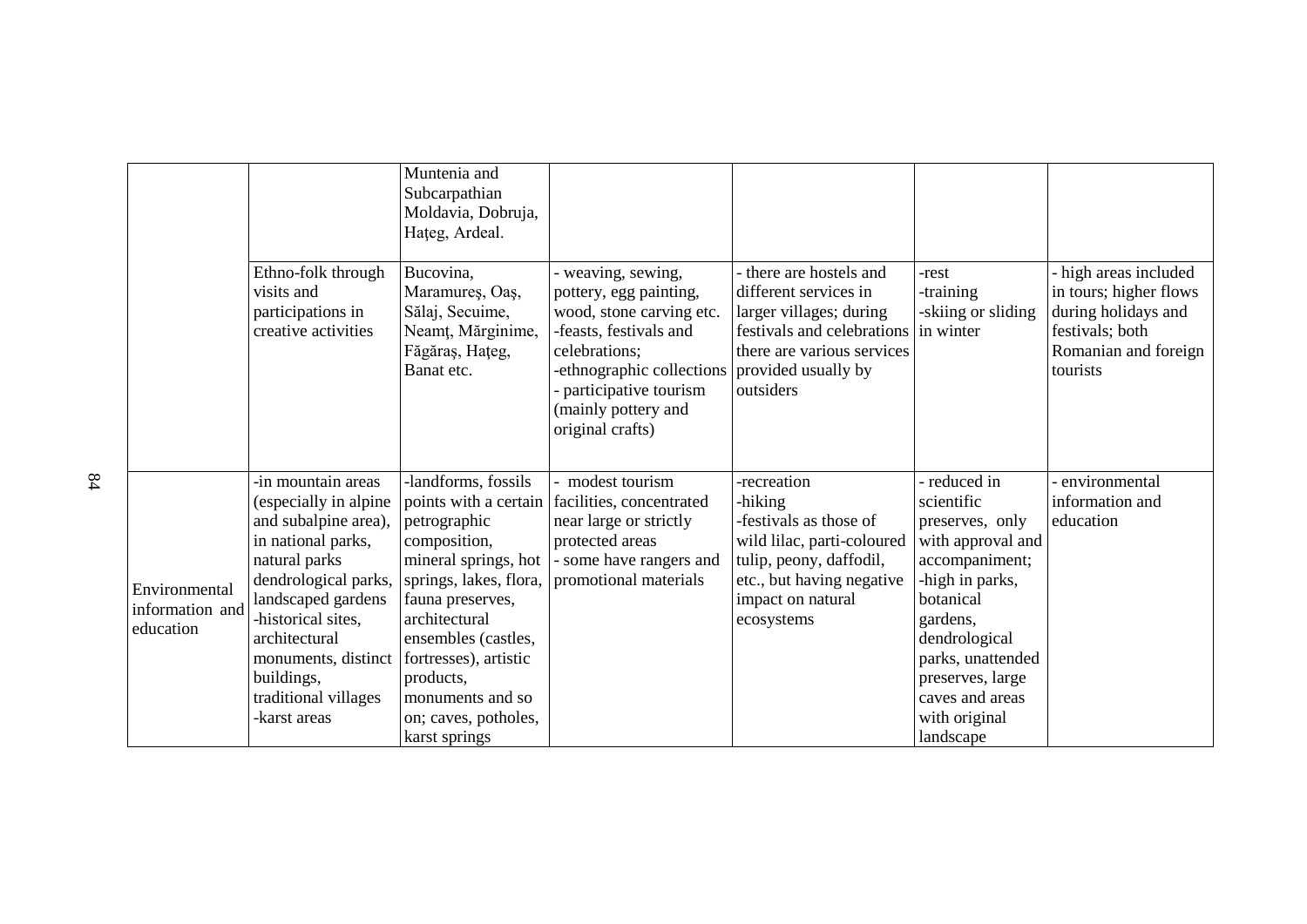| Practicing different | Carpathians (Rodnei,  | - winter sports (skiing,     | - accommodation, ski       | -leisure       | - mass activities (easily |
|----------------------|-----------------------|------------------------------|----------------------------|----------------|---------------------------|
| sports and extreme   | Maramures, Harghita,  | tobogganing, bobsleigh,      | slopes and facilities with | -rest          | accessible) of higher     |
| sports               | Apuseni, Banat,       | skating)                     | varying degrees of         | -hiking        | tourist flows, but        |
|                      | Bucegi, Făgăraș,      |                              | modernization, skating     | -training      | differentiated by         |
|                      |                       |                              |                            | -environmental |                           |
|                      | Parâng, Vâlcan,       |                              | etc. - many are included   |                | season;                   |
|                      | Ceahlău etc.), dam    |                              | in tourist resorts         | education      | -for activities with high |
|                      | lakes on Olt, Cerna,  | - water sports (swimming,    | -pools, specific gear,     |                | difficulty (especially    |
|                      | Arges, Danube,        | canoeing, various boat       | competition swimming       |                | extreme sports), the      |
|                      | seaside lakes, Danube | swinging on lakes, skijet on | pools                      |                | number of participants    |
|                      | Delta, gorges (Mureș, | the sea and larger lakes)    |                            |                | is limited;               |
|                      | Vișeu, Jiu, Someș),   | - sport-fishing on mountain  | - sectors delimited for    |                | -tourists are mainly      |
|                      | caves (Scărișoara,    | rivers and landscaped areas  | the organization of        |                | townspeople               |
|                      | Meziad, Urşilor,      | in other regions             | competitions               |                | -few local people         |
|                      | Râșnoavei, Muierilor, | - sport-hunting in parks and | - well-arranged and well   |                | focused on service        |
|                      | Polovragi, Comarnic,  | special areas (deer, ducks,  | defined facilities; huts   |                | activities.               |
|                      | Topolnița, Cloșani,   | pheasants, etc.)             |                            |                |                           |
|                      | Ialomitei, etc.)      | - gliding traditional well   | - delimited areas of       |                |                           |
|                      |                       | defined areas                | practice; eventually       |                |                           |
|                      |                       |                              | equipment storage          |                |                           |
|                      |                       |                              | structures, campsites      |                |                           |
|                      |                       | - mountaineering and         |                            |                |                           |
|                      |                       | various types of climbing;   |                            |                |                           |
|                      |                       | canyoning, rafting,          |                            |                |                           |
|                      |                       | paragliding etc., in         |                            |                |                           |
|                      |                       | delimited areas in           |                            |                |                           |
|                      |                       |                              |                            |                |                           |
|                      |                       | mountains and gorges         |                            |                |                           |
|                      |                       | - speleology in larger caves | - travelling through       |                |                           |
|                      |                       | in the Apuseni Mountains,    | caves                      |                |                           |
|                      |                       | <b>Banat Mountains,</b>      | -specific equipment        |                |                           |
|                      |                       | Mehedinți Plateau, etc.      |                            |                |                           |